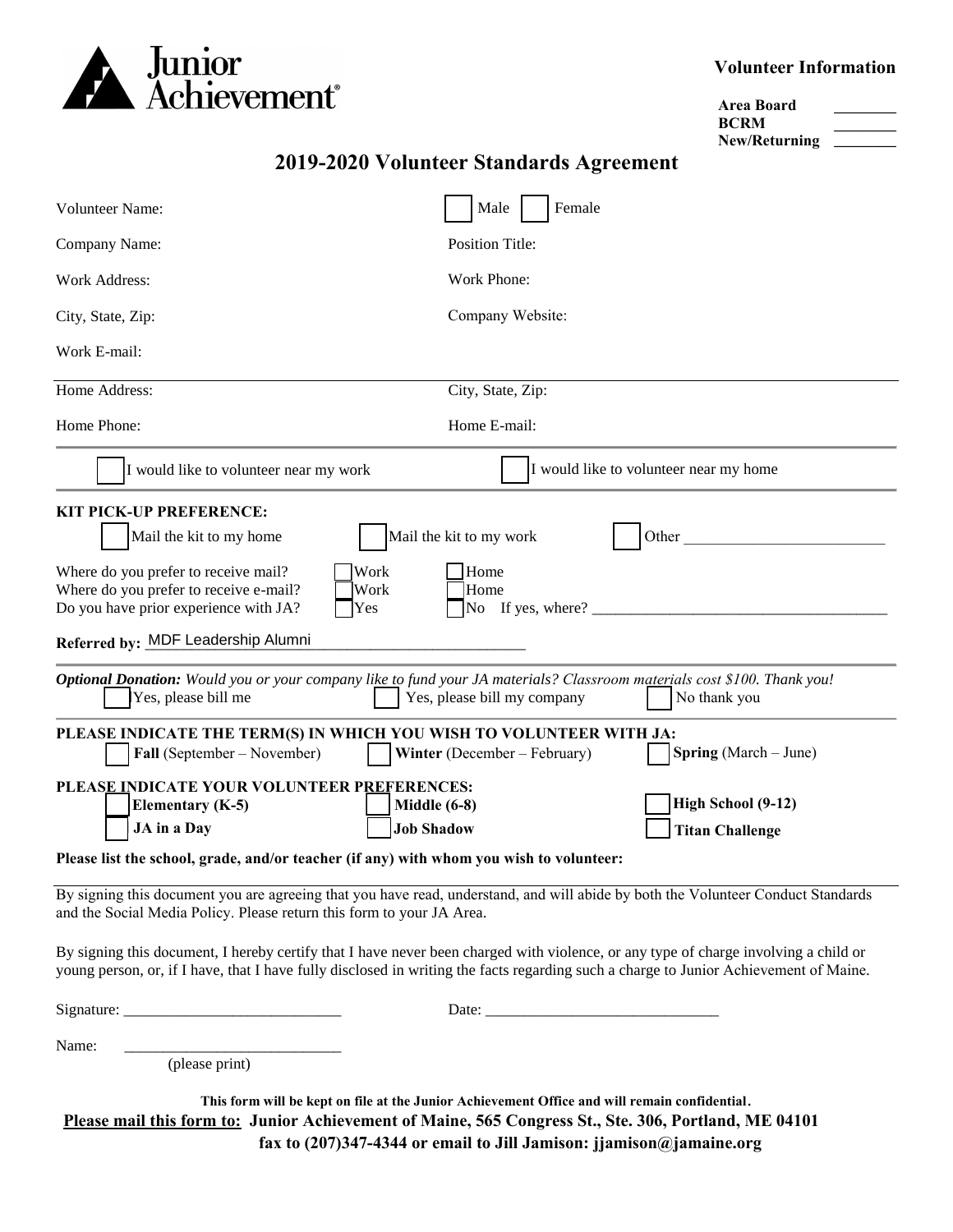

empowering young people to own their economic success

# **Junior Achievement of**

## **Maine**

# **Volunteer Conduct Standards**

Each year Junior Achievement staff shall convey these standards in writing to all volunteers prior to their first visit to the *classroom. Staff shall review these standards verbally, as well, with volunteers teaching for the first time.*

Junior Achievement (JA) serves youth. JA volunteers teach valuable lessons in their program delivery and especially in their conduct with students. Adult misconduct with or in the presence of youth carries serious consequences. Because Junior Achievement cares that its volunteers have healthy, appropriate relationships with the youth they serve, it has established the following standards.

- 1. Young people look to adults for examples of appropriate behavior. JA volunteers must use appropriate language and model honorable behavior, such as respect, integrity, honesty, and excellence. Profanity or sexualized language or jokes are inappropriate when working with students, regardless whether it occurs face-to-face, over the Internet, or by any other means. JA strictly forbids violating any state law regarding interactions with youth; for example, providing them alcohol or legal or illegal drugs, or coaxing them into illicit relationships over the Internet or otherwise.
- 2. Volunteers should avoid all contact with students beyond a business handshake.
- 3. Interactions with students must both be appropriate and appear appropriate. It is expected that volunteers' interactions with students are at all times appropriate and professional, and are strictly related to the role of business mentor. It is unacceptable to seek or engage in one-to-one meetings with students at any time.
- 4. Volunteers are responsible for the quality of interactions. Students often find it difficult to state discomfort or objections. Volunteers must be especially sensitive to physical and verbal cues that youth provide.
- 5. Volunteers will be presenting, facilitating and discussing various programs, content and ideas with students that are likely owned by JA, its licensors or the students. A primary purpose of the JA programs is to encourage creativity by the students. By working with JA and the students, Volunteer agrees that they do not obtain any intellectual property rights therein, will not seek ownership in or to contest those intellectual property rights, and will not attempt to secure trademark, patent or other intellectual property rights or registrations therein without prior written consent from Junior Achievement USA.

**The aforementioned standards do not represent a comprehensive list.** Other actions not included could result in suspension or dismissal as a volunteer. JA volunteers also must read and comply with JA's Social Media Policy.

Junior Achievement takes all complaints of misconduct seriously. Credible allegations of misconduct will be promptly reported to the appropriate authorities. During any such investigation, the JA volunteer will not perform services as a JA volunteer. If an investigation determines misconduct occurred, it will result in the immediate and permanent dismissal as a JA volunteer.

Any JA staff member or volunteer who reasonably suspects misconduct must report these suspicions immediately to the appropriate JA staff person with their JA Area.

I have received copies of Junior Achievement's Volunteer Conduct Standards and Social Media Policy and have read, understand, and will abide by these standards. Please return this form to your JA Area.

By signing this electronically, I hereby certify that I have never been charged with violence, or any type of charge involving a child or young person, or, if I have, that I have fully disclosed in writing the facts regarding such a charge to my local JA Area.